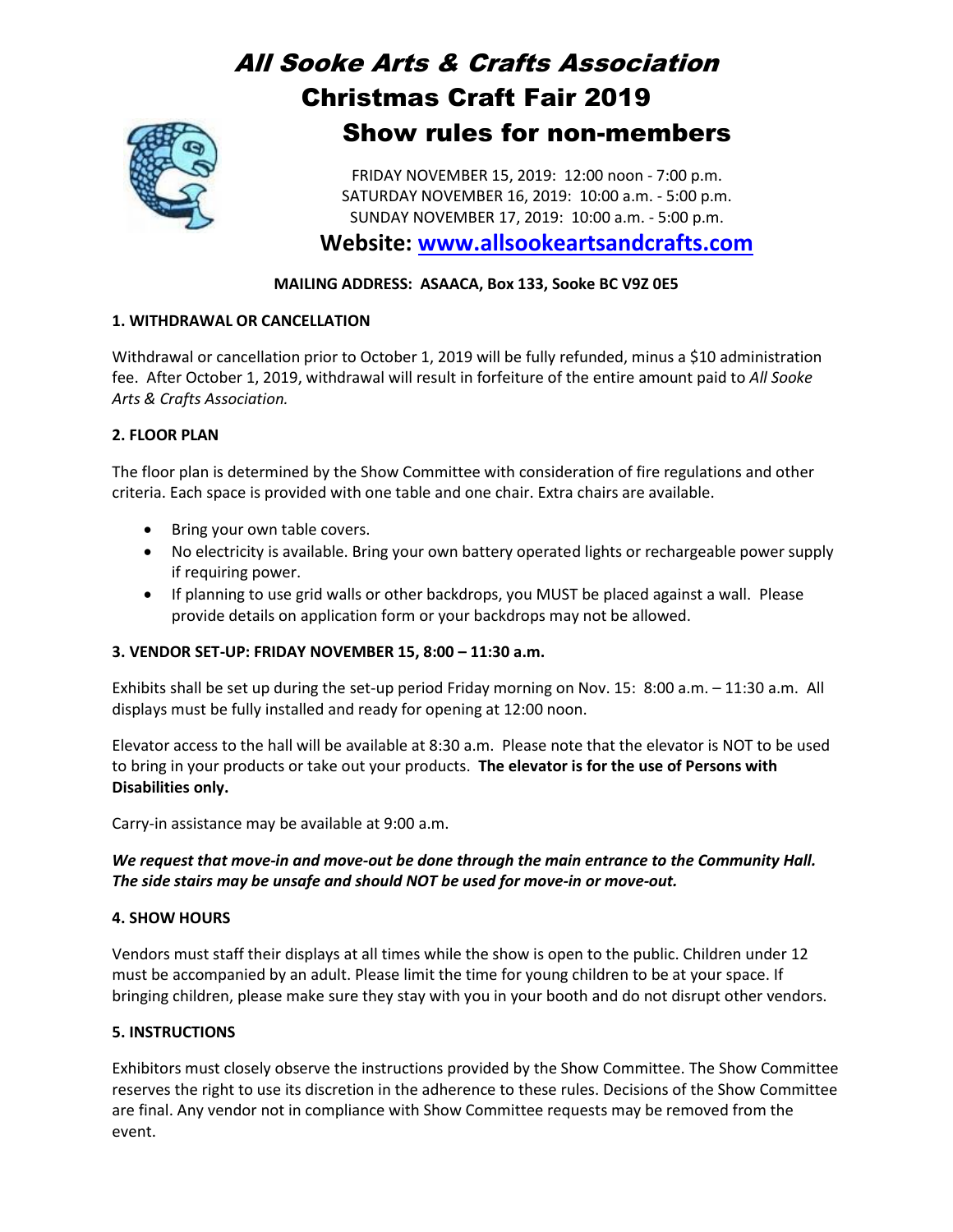#### **6. DAMAGE TO FACILITIES**

The registered exhibitor will reimburse *Sooke Community Association* for any damage done to its property by the registered exhibitor or by any person working the display of the registered exhibitor.

#### **7. INSURANCE**

*All Sooke Arts & Crafts Association* provides commercial liability insurance to protect *ASAACA* members only. **Non-member exhibitors must carry suitable commercial liability insurance to protect themselves and their products from liability claims.**

#### **8. SECURITY & LIABILITY**

*All Sooke Arts & Crafts Association* provides overnight security of the craft fair premises as a courtesy to the exhibitors. The *Association*, however, assumes no responsibility for loss or damage that could occur at any time. Please protect your valuables at all times.

#### **9. TEAR-DOWN: SUNDAY NOVEMBER 17, 2019 AT 5:00 P.M.**

No displays are to be removed or dismantled prior to this time. Vendors who sell-out or have emergency situations must contact the Show Committee to make arrangements for tear-down.

#### **10. SUPPLEMENTARY APPLICATION FOR FOOD VENDORS**

Vendors offering food products for sale must complete the *Supplementary Application Form* which is available on the website: http://www.allsookeartsandcrafts.com/information-for-food-vendors.html

- All food vendors must meet the Vancouver Island Health Authority and Provincial Health regulations for all food products, packaging and labeling. No exceptions will be made.
- It is the responsibility of the vendor to understand these regulations.
- All food vendors must provide their current *FOODSAFE* certificate.
- All food vendors must provide copies of their pH testing for any preserves or canned products.
- No vendor will be permitted to sell food items that do not conform to VIHA regulations.
- Food items must be labelled with their ingredients in accordance with the Canadian Food Inspection Agency labeling requirements for pre-packaged food.
- If providing food samples eaten with the fingers, vendors must also provide disposable wipes.

#### **11. EXTRA REQUIREMENTS FOR VENDORS SELLING SOAPS, LOTIONS, COSMETICS, ETC.**

- To sell any product classed as a cosmetic, you must submit a *Cosmetic Notification Form* to the Government of Canada. Please complete the form at: [http://healthycanadians.gc.ca/apps/radar/CPS-SPC-](http://healthycanadians.gc.ca/apps/radar/CPS-SPC-0007.08.html?_ga=2.73323091.1378110456.1502713928-1771545207.1495631696)[0007.08.html?\\_ga=2.73323091.1378110456.1502713928-1771545207.1495631696.](http://healthycanadians.gc.ca/apps/radar/CPS-SPC-0007.08.html?_ga=2.73323091.1378110456.1502713928-1771545207.1495631696)
- For more information and help completing your form: https://www.canada.ca/en/healthcanada/services/consumer-product-safety/cosmetics/notification-cosmetics/guidancedocument-complete-cosmetic-notification-form.html.
- **You must submit your Case # and Submission # to the** *ASAACA* **Show Committee before you will be allowed to sell your products at our show.**

**12. EXHIBIT RULES** - The following procedures must be followed by all exhibitors. The Show Committee has the right to remove items, exhibits, or vendors not in compliance. Decisions of the Show Committee are final.

• Only those items listed on the application will be permitted for sale.